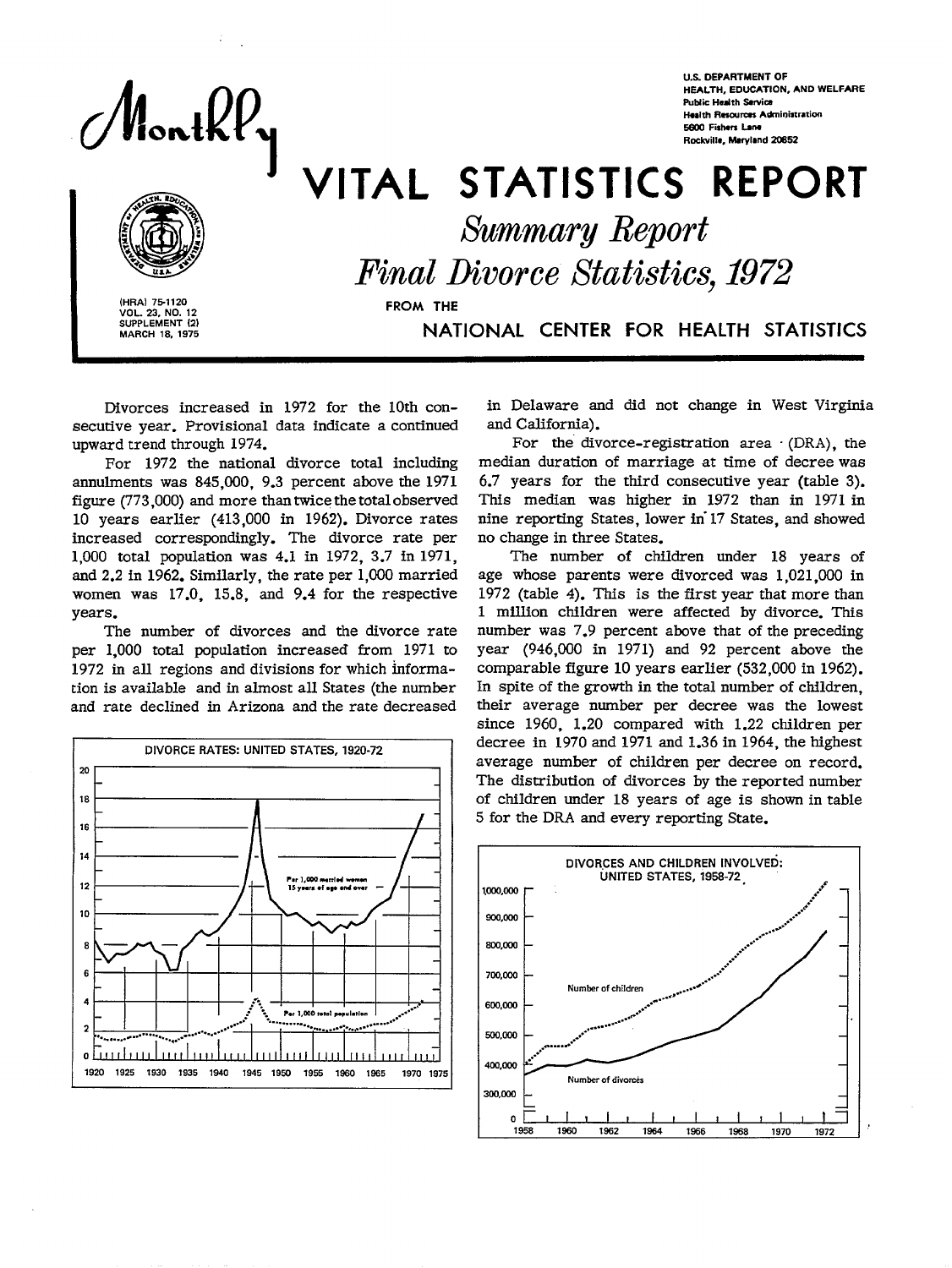# 2 MONTHLY VITAL STATISTICS REPORT

### Table 1. DIVORCES AND RATES: UNITED STATES, EACH REGION, DIVISION, AND STATE, 1970-72

Data are counts of decrees granted (including reported ammulments and dissolutions of marriage) supplied by States except as noted. Figures for the divorce-<br>registration States differ slightly from those based on sample da

| Region, division.                                                                                                                                                         | Number                                    |                                           | Rate                                       |                           |                               | Region, division,             | Number                                                                                                                                                                                                                  |                                                     |                                                     |                                                  | Rate                                    |                                        |                                        |
|---------------------------------------------------------------------------------------------------------------------------------------------------------------------------|-------------------------------------------|-------------------------------------------|--------------------------------------------|---------------------------|-------------------------------|-------------------------------|-------------------------------------------------------------------------------------------------------------------------------------------------------------------------------------------------------------------------|-----------------------------------------------------|-----------------------------------------------------|--------------------------------------------------|-----------------------------------------|----------------------------------------|----------------------------------------|
| and State                                                                                                                                                                 | 1972                                      | 1971                                      | 1970                                       | 1972                      | 1971                          | 1970                          | and State                                                                                                                                                                                                               | 1972                                                | 1971                                                | 1970                                             | 1972                                    | 1971                                   | 1970                                   |
| United States <sup>1</sup> ------------                                                                                                                                   | 845,000                                   | 773,000                                   | 708,000                                    | 4.1                       | 3.7                           | 3.5                           | West North Central-Con.<br>Missouri---------------------                                                                                                                                                                | 20,699                                              | 19,643                                              | 17,852                                           | 4.4                                     | 4.1                                    | 3.8                                    |
| Region:<br>Northeast--------------------<br>North Central <sup>1</sup> ----------------<br>South-------------------------<br>West--------------------------<br>Northeast: | 119,000<br>218,000<br>301,000<br>2207,000 | 101,000<br>204,000<br>269,000<br>1199,000 | 86,000<br>186,000<br>$-242,000$<br>194,000 | 2.4<br>3.8<br>4.6<br>15.7 | 2.0<br>3.5<br>$4 - 2$<br>15.6 | 1.8<br>$3 - 3$<br>13.9<br>5.6 | North Dakota-----------------<br>South Dakota----------------<br>Nebraska----------------------<br>Kansas------------------------<br>South Atlantic:<br>Delaware----------------------<br>Maryland--------------------- | 1,298<br>1,627<br>4,394<br>9,925<br>1,836<br>11,520 | 1,181<br>1,403<br>4.013<br>9.461<br>1,830<br>10,060 | 985<br>1,357<br>3,712<br>8,785<br>1,732<br>9,252 | 2. O<br>2.4<br>2.9<br>4.4<br>3.2<br>2.8 | 1.9<br>2.1<br>2.7<br>4.2<br>3.3<br>2.5 | 1.6<br>2.0<br>2.5<br>3.9<br>3.2<br>2.4 |
| New England-------------------<br>Middle Atlantic---------------<br>North Central:                                                                                        | 33,480<br>85,898                          | 29,755<br>71,107                          | 25,807<br>59,860                           | 2.0<br>2.3                | 2.5<br>1.9                    | 2.2<br>1.6                    | District of Columbia --------<br>Virginia----------------------<br>West Virginia---------------                                                                                                                         | 3.324<br>14,155<br>6,270                            | 2,629<br>13.261<br>6,178                            | 2,268<br>11.879<br>5.584                         | 4.4<br>3.0<br>3.5                       | 3.5<br>2.8<br>3.5                      | 3.0<br>2.6<br>3.2                      |
| East North Central <sup>2</sup> -----------<br>West North Central -----------<br>South:<br>South Atlantic----------------                                                 | 157,093<br>56,664<br>135,749              | 145,305<br>53,018<br>119,938              | 129,828<br>48,169<br>106,103               | ∗<br>3.4<br>4.3           | 3.2<br>$3 - 8$                | $\star$<br>3.0<br>3.5         | North Carolina--------------<br>South Carolina -------------<br>Georgia----------------------<br>Florida----------------------                                                                                          | 17,277<br>7.646<br>22,044<br>51,677                 | 15,350<br>6,657<br>20,245<br>43,728                 | 13,702<br>5.829<br>16,649<br>37,208              | 3.3<br>2.8<br>4.7<br>7. O               | 3.0<br>2.5<br>4.3<br>6.2               | 2.7<br>2.3<br>4.1<br>5.5               |
| East South Central -----------<br>West South Central -----------<br>West:<br>Mountain <sup>2</sup> ----------------------                                                 | 61,510<br>2103,749<br>57,288              | 54,472<br>94, 375<br>53.888               | 50,607<br>282,747<br>48,995                | 4.7<br>25.2<br>₩          | 4.2<br>4.8<br>₩               | 4.0<br>₩<br>5.9               | East South Central:<br>Kentucky---------------------<br>Tennessee---------------------<br>Alabama----------------------                                                                                                 | 11.854<br>20,601<br>18,958                          | 11.141<br>17,490<br>16,905                          | 10.664<br>16,623<br>15,109                       | 3.6<br>5.1<br>5.4                       | 3.4<br>4.4<br>4.9                      | 3.3<br>4.1<br>4.4                      |
| Pacific-----------------------<br>New England:<br>Maine-------------------------                                                                                          | 148,975<br>4,157                          | 143,640<br>3.925                          | 144,696<br>3,853                           | 5.5<br>4.1                | 5.3<br>3.9                    | 5.5<br>3.9                    | Mississippi -------------------<br>West South Central:<br>Arkansas---------------------                                                                                                                                 | 10,097<br>14.499                                    | 8,936<br>12,959                                     | 8,211<br>29.310                                  | 4.5<br>7.2                              | 4.0<br>6.7                             | 3.7<br>$^{2}4.8$                       |
| New Hampshire----------------<br>Vermont------------------------<br>Massachusetts ----------------<br>Rhode Island-----------------                                       | 3,196<br>1,253<br>14,441                  | 2,941<br>1,171<br>12,881<br>1,803         | 2,433<br>1.028<br>10,994                   | 4.1<br>2.7<br>2.5<br>2.1  | 3.9<br>2.6<br>2.2<br>1.9      | $3 - 3$<br>2.3<br>1.9<br>1.8  | Louisiana--------------------<br>$Ok1$ ahoma $4$ ---------------------<br>Texas-----------------------<br>Mountain:                                                                                                     | 210,618<br>18,289<br>60.343                         | 9,431<br>16, 417<br>55,568                          | <sup>2</sup> 5,065<br>16,842<br>51.530           | $^{22.8}$<br>6.9<br>5.2                 | 2.6<br>6.3<br>4.8                      | $\ast$<br>6.6<br>4.6                   |
| Connecticut-------------------<br>Middle Atlantic:<br>New York----------------------                                                                                      | 2,018<br>8,415<br>40,902                  | 7.034<br>33.101                           | 1,687<br>5,812<br>26,404                   | 2.7<br>2.2                | 2.3<br>1.8                    | 1.9<br>1.4                    | Montana----------------------<br>Idaho-------------------------<br>Wyoming-----------------------                                                                                                                       | 3.609<br>3.847<br>2,218                             | 3,366<br>3.664<br>1,988                             | 3,047<br>3,612<br>1,797                          | 5.0<br>5.1<br>6.4                       | 4.8<br>5.0<br>5.8                      | 4.4<br>5.1<br>5.4                      |
| New Jersey---------------------<br>Pennsylvania------------------<br>East North Central:                                                                                  | 17,495<br>27,501                          | 12,896<br>25,110                          | 10.834<br>22,622                           | 2.4<br>2.3                | 1.8<br>2.1                    | 1.5<br>1.9                    | Colorado---------------------<br>New Mexico <sup>2</sup> -------------------<br>Arizona----------------------                                                                                                           | 12,604<br>5,259<br>413.197                          | 11,809<br>34,580<br>14,588                          | 10,400<br>4,375<br>312,714                       | 5.3<br>$\star$<br>6.7                   | 5.2<br>÷<br>7.9                        | 4.7<br>4.3<br>7.2                      |
| Ohio--------------------------<br>Indiana <sup>2</sup> ----------------------<br>Tllinois-----------------------<br>Michigan----------------------                        | 44,673<br>22,902<br>43,092<br>35,934      | 42.186<br>22,266<br>40,136<br>31,790      | 39,302<br>15,153<br>36,450<br>29,993       | 4.2<br>3.8<br>4.0         | 3.9<br>$\star$<br>3.6<br>3.5  | 3.7<br>*<br>3.3<br>3.4        | Utah--------------------------<br>Nevada-----------------------<br>Pacific:<br>Washington--------------------                                                                                                           | 4.904<br>11,650<br>20,513                           | 4,419<br>9.474<br>19,207                            | 3,912<br>9,138<br>17,887                         | $4 - 4$<br>21.9<br>6. 0                 | 4.0<br>18.5<br>5.6                     | 3.7<br>18.7<br>5.2                     |
| Wisconsin---------------------<br>West North Central:<br>Minnesota--------------------                                                                                    | 10,492<br>10,250                          | 8.927<br>9,545                            | 8,930<br>8,290                             | 2.3<br>2.6                | 2.0<br>2.5                    | 2.0<br>2.2                    | Огедоп------------------------<br>California-------------------<br>Alaska-------------------------                                                                                                                      | 11,706<br>110,718<br>2,147                          | 10.687<br>108,309<br>1,746                          | 9.583<br>112,942<br>1,695                        | 5.4<br>5.4<br>6.6                       | 5.0<br>5.4<br>5.6                      | 4.6<br>5.7<br>5.6                      |
| Tows--------------------------                                                                                                                                            | 8.471                                     | 7,772                                     | 7,188                                      | 2.9                       | 2.7                           | 2.5                           | Hawaii--------------------------                                                                                                                                                                                        | 3,891                                               | 3,691                                               | 2,589                                            | 4.8                                     | 4.7                                    | 3.4                                    |

I I gures include estimates. <sup>2</sup>Data are incomplete. <sup>3</sup>Data are for divorce records filed. 4Data are for divorce records filed for some counties.

hata refer only to events occurring within the United States. Alaska included **[Data RICAL REGISTRATION AREA AND EACH REGISTRATION**<br>beginning with 1959 and Hawaii with 1960] **STATE, 1970-72 STATE, 1970-72** 

Table 2. DIVORCESAND ANNULMENTS AND RATES: UNITED STATES, 1950-72 Table 3. MEDIAN DURATION OF MARRIAGE PRIOR TO DIVORCE OR AN-NULMENT: DIVORCE-REGISTRATION AREA AND EACH REGISTRATION

**resect on mapple data.** Medians computed on data by single years, excluding du-<br>ration of marriage not states in 1970<br>Rate per 1,000<sup>1</sup>— States in 1970 and 29 States in 1971 and 1972]

| Married women<br>Total<br>annulments<br>15 years<br>population<br>and over<br>Area<br>1972<br>1971<br>1972----------------------------------<br>845,000<br>17.0<br>4.1<br>1971---------------------------------<br>773,000<br>3.7<br>15.8<br>1.970----------------------------------<br>708,000<br>$3 - 5$<br>14.9<br>Divorce-registration area-------------------<br>6.7<br>6.7<br>1969---------------------------------<br>639,000<br>3.2<br>13.4<br>1968----------------------------------<br>12.5<br>584,000<br>2.9<br>5.0<br>5.4<br>2.6<br>11.2<br>5.6<br>5.2<br>523,000<br>6.9<br>6.9<br>1966---------------------------------<br>2.5<br>10.9<br>a.1<br>8.7<br>499,000<br>1965----------------------------------<br>2.5<br>479,000<br>10.6<br>5.4<br>5.3<br>1964----------------------------------<br>450,000<br>2.4<br>10.0<br>6.1<br>6.8<br>1963---------------------------------<br>2.3<br>9.6<br>428,000<br>4.7<br>5.0<br>1962---------------------------------<br>2.2<br>413,000<br>9.4<br>6.1<br>6.4<br>1961---------------------------------<br>2.3<br>9.6<br>414,000<br>5.9<br>5.8<br>5.0<br>5.1<br>1960 <del>.</del><br>2.2<br>9.2<br>393,000<br>5.9<br>5.7<br>1959---------------------------------<br>2.2<br>9.3<br>395,000<br>8.6<br><b>B.G</b><br>1958----------------------------------<br>2.1<br>8.9<br>368,000<br>6.4<br>6.9<br>1957---------------------------------<br>2.2<br>9.2<br>5.5<br>381,000<br>5.4<br>1956---------------------------------<br>2.3<br>9.4<br>382,000<br>1955 <del>.</del><br>377,000<br>2.3<br>9.3<br>5.3<br>5.1<br>6.2<br>6.3<br>1954---------------------------------<br>9.5<br>2.4<br>$9 - 3$<br>379,000<br>8.8<br>1953--------------------------------<br>2.5<br>9.9<br>6.5<br>390,000<br>6.3<br>1952---------------------------------<br>2.5<br>10.1<br>392,000<br>5.7<br>5.7<br>1951--------------------------------<br>2.5<br>381,000<br>9.9<br>7.6<br>8.3<br>1.950---------------------------------<br>2.6<br>385,000<br>8.2<br>8.7<br>10.3<br>7.0<br>7.1<br>5.9<br>5.8<br><sup>1</sup> Data are based on population enumerated as of April 1 for 1950, 1960.<br>and<br>5.5<br>5.6<br>1970, and estimated as of July 1 for all other years.<br><u> 1140 he avaluar un en es es es en en en en un el es el en en en en es es en e</u><br>4.7<br>4.9<br>9.1<br>8.0<br>7.8<br>8.3 | Year | and |  |  |     |                             |         |  |  |
|----------------------------------------------------------------------------------------------------------------------------------------------------------------------------------------------------------------------------------------------------------------------------------------------------------------------------------------------------------------------------------------------------------------------------------------------------------------------------------------------------------------------------------------------------------------------------------------------------------------------------------------------------------------------------------------------------------------------------------------------------------------------------------------------------------------------------------------------------------------------------------------------------------------------------------------------------------------------------------------------------------------------------------------------------------------------------------------------------------------------------------------------------------------------------------------------------------------------------------------------------------------------------------------------------------------------------------------------------------------------------------------------------------------------------------------------------------------------------------------------------------------------------------------------------------------------------------------------------------------------------------------------------------------------------------------------------------------------------------------------------------------------------------------------------------------------------------------------------------------------------------------------------------------------------------------------------------------------------------------------------------------------------------------------------------------------------------------------------------------------------------------------------------------------------------------------------------------------------------------------------------------------------------------------------------------------------------------|------|-----|--|--|-----|-----------------------------|---------|--|--|
|                                                                                                                                                                                                                                                                                                                                                                                                                                                                                                                                                                                                                                                                                                                                                                                                                                                                                                                                                                                                                                                                                                                                                                                                                                                                                                                                                                                                                                                                                                                                                                                                                                                                                                                                                                                                                                                                                                                                                                                                                                                                                                                                                                                                                                                                                                                                        |      |     |  |  |     | Median duration of marriage |         |  |  |
|                                                                                                                                                                                                                                                                                                                                                                                                                                                                                                                                                                                                                                                                                                                                                                                                                                                                                                                                                                                                                                                                                                                                                                                                                                                                                                                                                                                                                                                                                                                                                                                                                                                                                                                                                                                                                                                                                                                                                                                                                                                                                                                                                                                                                                                                                                                                        |      |     |  |  |     |                             | 1970    |  |  |
|                                                                                                                                                                                                                                                                                                                                                                                                                                                                                                                                                                                                                                                                                                                                                                                                                                                                                                                                                                                                                                                                                                                                                                                                                                                                                                                                                                                                                                                                                                                                                                                                                                                                                                                                                                                                                                                                                                                                                                                                                                                                                                                                                                                                                                                                                                                                        |      |     |  |  |     |                             |         |  |  |
|                                                                                                                                                                                                                                                                                                                                                                                                                                                                                                                                                                                                                                                                                                                                                                                                                                                                                                                                                                                                                                                                                                                                                                                                                                                                                                                                                                                                                                                                                                                                                                                                                                                                                                                                                                                                                                                                                                                                                                                                                                                                                                                                                                                                                                                                                                                                        |      |     |  |  |     |                             |         |  |  |
|                                                                                                                                                                                                                                                                                                                                                                                                                                                                                                                                                                                                                                                                                                                                                                                                                                                                                                                                                                                                                                                                                                                                                                                                                                                                                                                                                                                                                                                                                                                                                                                                                                                                                                                                                                                                                                                                                                                                                                                                                                                                                                                                                                                                                                                                                                                                        |      |     |  |  |     |                             | 6.7     |  |  |
|                                                                                                                                                                                                                                                                                                                                                                                                                                                                                                                                                                                                                                                                                                                                                                                                                                                                                                                                                                                                                                                                                                                                                                                                                                                                                                                                                                                                                                                                                                                                                                                                                                                                                                                                                                                                                                                                                                                                                                                                                                                                                                                                                                                                                                                                                                                                        |      |     |  |  |     |                             |         |  |  |
|                                                                                                                                                                                                                                                                                                                                                                                                                                                                                                                                                                                                                                                                                                                                                                                                                                                                                                                                                                                                                                                                                                                                                                                                                                                                                                                                                                                                                                                                                                                                                                                                                                                                                                                                                                                                                                                                                                                                                                                                                                                                                                                                                                                                                                                                                                                                        |      |     |  |  |     |                             | $5 - 3$ |  |  |
|                                                                                                                                                                                                                                                                                                                                                                                                                                                                                                                                                                                                                                                                                                                                                                                                                                                                                                                                                                                                                                                                                                                                                                                                                                                                                                                                                                                                                                                                                                                                                                                                                                                                                                                                                                                                                                                                                                                                                                                                                                                                                                                                                                                                                                                                                                                                        |      |     |  |  |     |                             | 5.4     |  |  |
|                                                                                                                                                                                                                                                                                                                                                                                                                                                                                                                                                                                                                                                                                                                                                                                                                                                                                                                                                                                                                                                                                                                                                                                                                                                                                                                                                                                                                                                                                                                                                                                                                                                                                                                                                                                                                                                                                                                                                                                                                                                                                                                                                                                                                                                                                                                                        |      |     |  |  |     |                             | 6.8     |  |  |
|                                                                                                                                                                                                                                                                                                                                                                                                                                                                                                                                                                                                                                                                                                                                                                                                                                                                                                                                                                                                                                                                                                                                                                                                                                                                                                                                                                                                                                                                                                                                                                                                                                                                                                                                                                                                                                                                                                                                                                                                                                                                                                                                                                                                                                                                                                                                        |      |     |  |  |     |                             | 8.6     |  |  |
|                                                                                                                                                                                                                                                                                                                                                                                                                                                                                                                                                                                                                                                                                                                                                                                                                                                                                                                                                                                                                                                                                                                                                                                                                                                                                                                                                                                                                                                                                                                                                                                                                                                                                                                                                                                                                                                                                                                                                                                                                                                                                                                                                                                                                                                                                                                                        |      |     |  |  |     |                             | 5.4     |  |  |
|                                                                                                                                                                                                                                                                                                                                                                                                                                                                                                                                                                                                                                                                                                                                                                                                                                                                                                                                                                                                                                                                                                                                                                                                                                                                                                                                                                                                                                                                                                                                                                                                                                                                                                                                                                                                                                                                                                                                                                                                                                                                                                                                                                                                                                                                                                                                        |      |     |  |  |     |                             | 7.2     |  |  |
|                                                                                                                                                                                                                                                                                                                                                                                                                                                                                                                                                                                                                                                                                                                                                                                                                                                                                                                                                                                                                                                                                                                                                                                                                                                                                                                                                                                                                                                                                                                                                                                                                                                                                                                                                                                                                                                                                                                                                                                                                                                                                                                                                                                                                                                                                                                                        |      |     |  |  |     |                             | 4.6     |  |  |
|                                                                                                                                                                                                                                                                                                                                                                                                                                                                                                                                                                                                                                                                                                                                                                                                                                                                                                                                                                                                                                                                                                                                                                                                                                                                                                                                                                                                                                                                                                                                                                                                                                                                                                                                                                                                                                                                                                                                                                                                                                                                                                                                                                                                                                                                                                                                        |      |     |  |  |     |                             | 6.6     |  |  |
|                                                                                                                                                                                                                                                                                                                                                                                                                                                                                                                                                                                                                                                                                                                                                                                                                                                                                                                                                                                                                                                                                                                                                                                                                                                                                                                                                                                                                                                                                                                                                                                                                                                                                                                                                                                                                                                                                                                                                                                                                                                                                                                                                                                                                                                                                                                                        |      |     |  |  |     |                             | 5.6     |  |  |
|                                                                                                                                                                                                                                                                                                                                                                                                                                                                                                                                                                                                                                                                                                                                                                                                                                                                                                                                                                                                                                                                                                                                                                                                                                                                                                                                                                                                                                                                                                                                                                                                                                                                                                                                                                                                                                                                                                                                                                                                                                                                                                                                                                                                                                                                                                                                        |      |     |  |  |     |                             | 5.1     |  |  |
|                                                                                                                                                                                                                                                                                                                                                                                                                                                                                                                                                                                                                                                                                                                                                                                                                                                                                                                                                                                                                                                                                                                                                                                                                                                                                                                                                                                                                                                                                                                                                                                                                                                                                                                                                                                                                                                                                                                                                                                                                                                                                                                                                                                                                                                                                                                                        |      |     |  |  |     |                             | 5.7     |  |  |
|                                                                                                                                                                                                                                                                                                                                                                                                                                                                                                                                                                                                                                                                                                                                                                                                                                                                                                                                                                                                                                                                                                                                                                                                                                                                                                                                                                                                                                                                                                                                                                                                                                                                                                                                                                                                                                                                                                                                                                                                                                                                                                                                                                                                                                                                                                                                        |      |     |  |  |     |                             | 8.8     |  |  |
|                                                                                                                                                                                                                                                                                                                                                                                                                                                                                                                                                                                                                                                                                                                                                                                                                                                                                                                                                                                                                                                                                                                                                                                                                                                                                                                                                                                                                                                                                                                                                                                                                                                                                                                                                                                                                                                                                                                                                                                                                                                                                                                                                                                                                                                                                                                                        |      |     |  |  |     |                             | 7.0     |  |  |
|                                                                                                                                                                                                                                                                                                                                                                                                                                                                                                                                                                                                                                                                                                                                                                                                                                                                                                                                                                                                                                                                                                                                                                                                                                                                                                                                                                                                                                                                                                                                                                                                                                                                                                                                                                                                                                                                                                                                                                                                                                                                                                                                                                                                                                                                                                                                        |      |     |  |  |     |                             | 5.4     |  |  |
|                                                                                                                                                                                                                                                                                                                                                                                                                                                                                                                                                                                                                                                                                                                                                                                                                                                                                                                                                                                                                                                                                                                                                                                                                                                                                                                                                                                                                                                                                                                                                                                                                                                                                                                                                                                                                                                                                                                                                                                                                                                                                                                                                                                                                                                                                                                                        |      |     |  |  |     |                             |         |  |  |
|                                                                                                                                                                                                                                                                                                                                                                                                                                                                                                                                                                                                                                                                                                                                                                                                                                                                                                                                                                                                                                                                                                                                                                                                                                                                                                                                                                                                                                                                                                                                                                                                                                                                                                                                                                                                                                                                                                                                                                                                                                                                                                                                                                                                                                                                                                                                        |      |     |  |  |     |                             | 5.1     |  |  |
|                                                                                                                                                                                                                                                                                                                                                                                                                                                                                                                                                                                                                                                                                                                                                                                                                                                                                                                                                                                                                                                                                                                                                                                                                                                                                                                                                                                                                                                                                                                                                                                                                                                                                                                                                                                                                                                                                                                                                                                                                                                                                                                                                                                                                                                                                                                                        |      |     |  |  |     |                             | 6.0     |  |  |
|                                                                                                                                                                                                                                                                                                                                                                                                                                                                                                                                                                                                                                                                                                                                                                                                                                                                                                                                                                                                                                                                                                                                                                                                                                                                                                                                                                                                                                                                                                                                                                                                                                                                                                                                                                                                                                                                                                                                                                                                                                                                                                                                                                                                                                                                                                                                        |      |     |  |  |     |                             | 9.3     |  |  |
|                                                                                                                                                                                                                                                                                                                                                                                                                                                                                                                                                                                                                                                                                                                                                                                                                                                                                                                                                                                                                                                                                                                                                                                                                                                                                                                                                                                                                                                                                                                                                                                                                                                                                                                                                                                                                                                                                                                                                                                                                                                                                                                                                                                                                                                                                                                                        |      |     |  |  |     |                             | 6.3     |  |  |
|                                                                                                                                                                                                                                                                                                                                                                                                                                                                                                                                                                                                                                                                                                                                                                                                                                                                                                                                                                                                                                                                                                                                                                                                                                                                                                                                                                                                                                                                                                                                                                                                                                                                                                                                                                                                                                                                                                                                                                                                                                                                                                                                                                                                                                                                                                                                        |      |     |  |  |     |                             | 5.9     |  |  |
|                                                                                                                                                                                                                                                                                                                                                                                                                                                                                                                                                                                                                                                                                                                                                                                                                                                                                                                                                                                                                                                                                                                                                                                                                                                                                                                                                                                                                                                                                                                                                                                                                                                                                                                                                                                                                                                                                                                                                                                                                                                                                                                                                                                                                                                                                                                                        |      |     |  |  |     |                             | 8.1     |  |  |
|                                                                                                                                                                                                                                                                                                                                                                                                                                                                                                                                                                                                                                                                                                                                                                                                                                                                                                                                                                                                                                                                                                                                                                                                                                                                                                                                                                                                                                                                                                                                                                                                                                                                                                                                                                                                                                                                                                                                                                                                                                                                                                                                                                                                                                                                                                                                        |      |     |  |  |     |                             |         |  |  |
|                                                                                                                                                                                                                                                                                                                                                                                                                                                                                                                                                                                                                                                                                                                                                                                                                                                                                                                                                                                                                                                                                                                                                                                                                                                                                                                                                                                                                                                                                                                                                                                                                                                                                                                                                                                                                                                                                                                                                                                                                                                                                                                                                                                                                                                                                                                                        |      |     |  |  |     |                             | 9.2     |  |  |
|                                                                                                                                                                                                                                                                                                                                                                                                                                                                                                                                                                                                                                                                                                                                                                                                                                                                                                                                                                                                                                                                                                                                                                                                                                                                                                                                                                                                                                                                                                                                                                                                                                                                                                                                                                                                                                                                                                                                                                                                                                                                                                                                                                                                                                                                                                                                        |      |     |  |  |     |                             | ---     |  |  |
|                                                                                                                                                                                                                                                                                                                                                                                                                                                                                                                                                                                                                                                                                                                                                                                                                                                                                                                                                                                                                                                                                                                                                                                                                                                                                                                                                                                                                                                                                                                                                                                                                                                                                                                                                                                                                                                                                                                                                                                                                                                                                                                                                                                                                                                                                                                                        |      |     |  |  |     |                             | 5.9     |  |  |
|                                                                                                                                                                                                                                                                                                                                                                                                                                                                                                                                                                                                                                                                                                                                                                                                                                                                                                                                                                                                                                                                                                                                                                                                                                                                                                                                                                                                                                                                                                                                                                                                                                                                                                                                                                                                                                                                                                                                                                                                                                                                                                                                                                                                                                                                                                                                        |      |     |  |  |     |                             | 5.6     |  |  |
|                                                                                                                                                                                                                                                                                                                                                                                                                                                                                                                                                                                                                                                                                                                                                                                                                                                                                                                                                                                                                                                                                                                                                                                                                                                                                                                                                                                                                                                                                                                                                                                                                                                                                                                                                                                                                                                                                                                                                                                                                                                                                                                                                                                                                                                                                                                                        |      |     |  |  |     |                             | 5.3     |  |  |
|                                                                                                                                                                                                                                                                                                                                                                                                                                                                                                                                                                                                                                                                                                                                                                                                                                                                                                                                                                                                                                                                                                                                                                                                                                                                                                                                                                                                                                                                                                                                                                                                                                                                                                                                                                                                                                                                                                                                                                                                                                                                                                                                                                                                                                                                                                                                        |      |     |  |  |     |                             | 8.3     |  |  |
|                                                                                                                                                                                                                                                                                                                                                                                                                                                                                                                                                                                                                                                                                                                                                                                                                                                                                                                                                                                                                                                                                                                                                                                                                                                                                                                                                                                                                                                                                                                                                                                                                                                                                                                                                                                                                                                                                                                                                                                                                                                                                                                                                                                                                                                                                                                                        |      |     |  |  |     |                             | 7.7     |  |  |
|                                                                                                                                                                                                                                                                                                                                                                                                                                                                                                                                                                                                                                                                                                                                                                                                                                                                                                                                                                                                                                                                                                                                                                                                                                                                                                                                                                                                                                                                                                                                                                                                                                                                                                                                                                                                                                                                                                                                                                                                                                                                                                                                                                                                                                                                                                                                        |      |     |  |  | 7.6 | 7.7                         | 7.9     |  |  |
| 4.7<br>4.9                                                                                                                                                                                                                                                                                                                                                                                                                                                                                                                                                                                                                                                                                                                                                                                                                                                                                                                                                                                                                                                                                                                                                                                                                                                                                                                                                                                                                                                                                                                                                                                                                                                                                                                                                                                                                                                                                                                                                                                                                                                                                                                                                                                                                                                                                                                             |      |     |  |  |     |                             | $4 - 6$ |  |  |

V

| Year |                                                                                | Divorces          | Rate per $1,000^1$ - |                                       | ration of marriage not stated. The divorce-registration<br>States in 1970 and 29 States in 1971 and 1972                                                                                                                      |                |  |  |  |
|------|--------------------------------------------------------------------------------|-------------------|----------------------|---------------------------------------|-------------------------------------------------------------------------------------------------------------------------------------------------------------------------------------------------------------------------------|----------------|--|--|--|
|      |                                                                                | and<br>annulments | Total<br>population  | Married women<br>15 years<br>and over | Area                                                                                                                                                                                                                          | Median durati  |  |  |  |
|      | 1972----------------------------------                                         |                   |                      |                                       |                                                                                                                                                                                                                               | 1972           |  |  |  |
|      | 1971----------------------------------                                         | 845,000           | 4.1                  | 17.0                                  |                                                                                                                                                                                                                               |                |  |  |  |
|      | 1970---------------------------------                                          | 773.000           | 3.7                  | 15.8                                  |                                                                                                                                                                                                                               | 6.7            |  |  |  |
|      | 1969---------------------------------                                          | 708,000           | $3 - 5$              | 14.9                                  | Divorce-registration area-------------------                                                                                                                                                                                  |                |  |  |  |
|      | 1968----------------------------------                                         | 639,000           | 3.2<br>2.9           | 13.4                                  |                                                                                                                                                                                                                               |                |  |  |  |
|      | 1967--------------------------------                                           | 584,000           |                      | 12.5                                  |                                                                                                                                                                                                                               | 5.0            |  |  |  |
|      |                                                                                | 523,000           | 2.6                  | 11.2                                  |                                                                                                                                                                                                                               | 5.6            |  |  |  |
|      | 1966--------------------------------                                           |                   |                      |                                       |                                                                                                                                                                                                                               | 6.9            |  |  |  |
|      |                                                                                | 499,000           | 2.5                  | 10.9                                  |                                                                                                                                                                                                                               | a.1            |  |  |  |
|      | 1965----------------------------------                                         | 479,000           | 2.5                  | 10.6                                  |                                                                                                                                                                                                                               | 5.4            |  |  |  |
|      | 1964----------------------------------                                         | 450,000           | 2.4                  | 10.0                                  |                                                                                                                                                                                                                               | 6.1            |  |  |  |
|      | 1963--------------------------------                                           | 428,000           | 2.3                  | 9.6                                   |                                                                                                                                                                                                                               | 4.7            |  |  |  |
|      | 1962---------------------------------<br>1961--------------------------------- | 413,000           | 2.2                  | 9.4                                   |                                                                                                                                                                                                                               | 6.1            |  |  |  |
|      |                                                                                | 414,000           | 2.3                  | 9.6                                   | Тоилеевенессовиянноеспоенностиностиностиновенно                                                                                                                                                                               | 5.9            |  |  |  |
|      |                                                                                |                   |                      |                                       |                                                                                                                                                                                                                               | 5.0            |  |  |  |
|      | 1960 <del>---------------------------------</del>                              | 393,000           | 2.2                  | 9.2                                   |                                                                                                                                                                                                                               | 5.9            |  |  |  |
|      | 1959---------------------------------                                          | 395,000           | 2.2                  | 9.3                                   |                                                                                                                                                                                                                               | 8.6            |  |  |  |
|      | 1958----------------------------------                                         | 368,000           | 2.1                  | 8.9                                   |                                                                                                                                                                                                                               | 6.4            |  |  |  |
|      | 1957---------------------------------                                          | 381,000           | 2.2                  | 9.2                                   |                                                                                                                                                                                                                               | 5.4            |  |  |  |
|      | 1956----------------------------------                                         | 382,000           | 2.3                  | 9.4                                   |                                                                                                                                                                                                                               |                |  |  |  |
|      | 1955--------------------------------                                           | 377,000           | 2.3                  | 9.3                                   |                                                                                                                                                                                                                               | 5.1            |  |  |  |
|      |                                                                                |                   |                      |                                       |                                                                                                                                                                                                                               | 6.3            |  |  |  |
|      | 1954---------------------------------                                          | 379,000           | 2.4                  | 9.5                                   |                                                                                                                                                                                                                               | 8.8            |  |  |  |
|      | 1953---------------------------------                                          | 390,000           | 2.5                  | 9.9                                   |                                                                                                                                                                                                                               | 6.3            |  |  |  |
|      | 1952----------------------------------                                         | 392,000           | 2.5                  | 10.1                                  |                                                                                                                                                                                                                               | 5.7            |  |  |  |
|      | 1951--------------------------------                                           | 381,000           | 2.5                  | 9.9                                   |                                                                                                                                                                                                                               | 8.3            |  |  |  |
|      | 1950---------------------------------                                          | 385,000           | 2.6                  | 10.3                                  |                                                                                                                                                                                                                               | 8.2            |  |  |  |
|      |                                                                                |                   |                      |                                       | Consideration of the contract of the contract of the contract of the contract of the contract of the contract of the contract of the contract of the contract of the contract of the contract of the contract of the contract | $\overline{ }$ |  |  |  |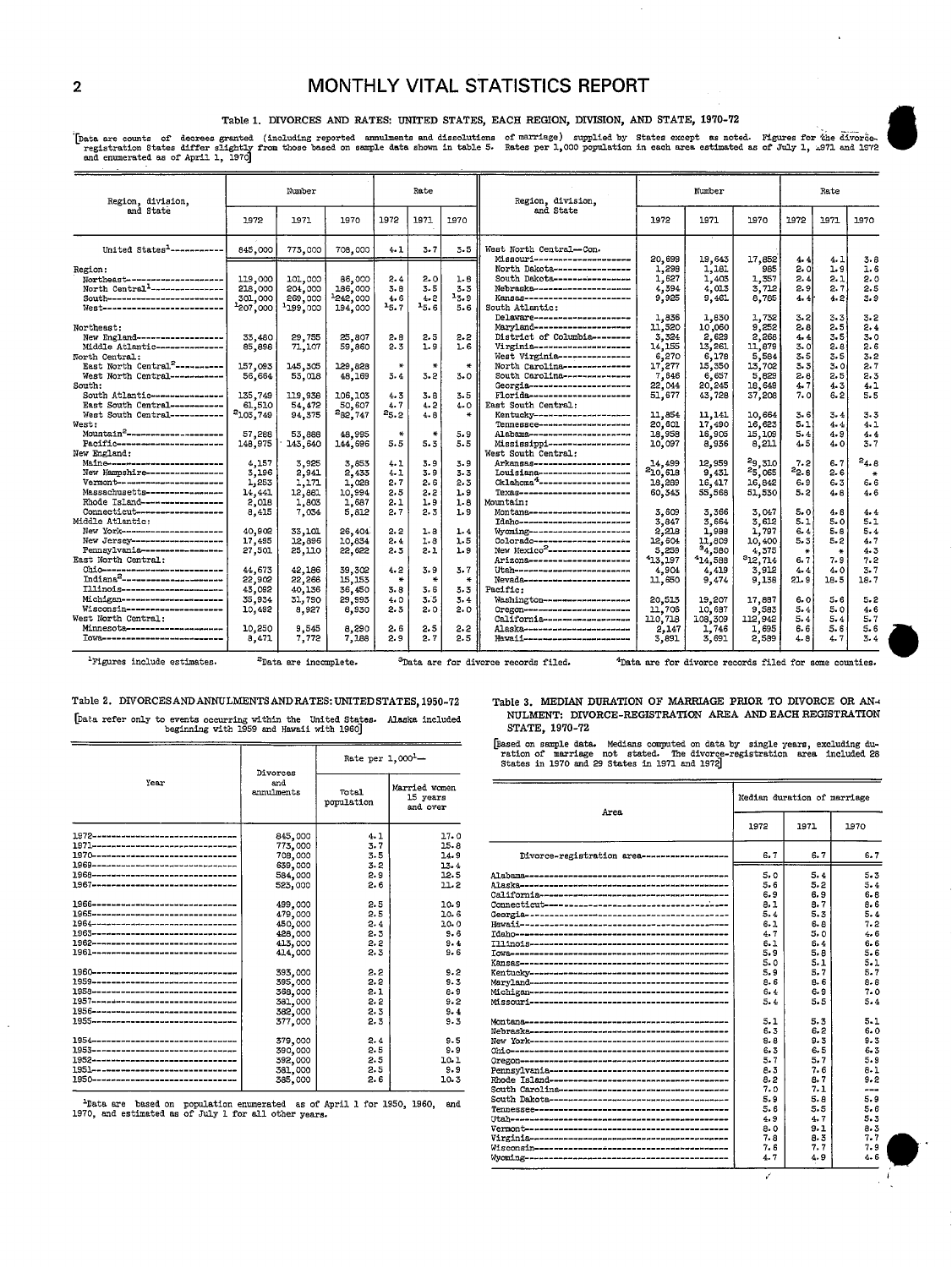. This report presents summary tabulations from the final divorce statist. S for 1972, More detailed tabulations for 1972 will be published **flum total Covert** *Statistics* of the United States, Volume III-Marriage and Divorce. Prior to the publication of that volume, the National Center for Health Statistics will respond to requests for unpublished data whenever possible.

Table 4. ESTIMATED NUMBER OF CHILDREN INVOLVED IN DIVORCES AND ANNULMENTS: UNITED STATES, 1954-72

statist.cs for 1972. More detailed tabulations for 1972 will be published [Refers only to events occurring within the United States. For 1960–72 es-<br>in Vital Statistics of the United States, Volume III-Marriage and | time

| Year                           | Estimated<br>number of<br>children<br>involved | Average<br>number of<br>children<br>per decree | Year               | Estimated<br>number of<br>children<br>involved | Average<br>number of<br>children<br>per decree |
|--------------------------------|------------------------------------------------|------------------------------------------------|--------------------|------------------------------------------------|------------------------------------------------|
| $1972 - - - - - - - -$         | 1,021,000                                      | 1.20                                           | $1963^2$ --------- | 562,000                                        | 1.31                                           |
| $1971$ <sup>1</sup> ---------- | 946,000                                        | 1.22                                           | $1962^2$ --------  | 532,000                                        | 1.29                                           |
| $19701$ ---------              | 870.000                                        | 1.22                                           | $19612$ --------   | 516,000                                        | 1.25                                           |
| 1969-----------                | 849.000                                        | 1.31                                           | 1960---------      | 463,000                                        | 1.16                                           |
| 1968-----------                | /84,000                                        | 1.34                                           | 1959---------      | 468,000                                        | 1.16                                           |
|                                |                                                |                                                | 1958---------      | 398,000                                        | 1.08                                           |
|                                | 701,000                                        | 1.34                                           | 1957----------     | 379,000                                        | 0.99                                           |
| 1966----------                 | 669,000                                        | 1.34                                           | 1956---------      | 361,000                                        | 0.95                                           |
| $1965$ ----------              | 630,000                                        | 1.32                                           | $1955$ ---------   | 347,000                                        | 0.92                                           |
| $1964^2$ ----------            | 613,000                                        | 1.36                                           | 1954---------      | 341,000                                        | 0.90                                           |

'Estimates are based onDFA frequencies insteadof the 16 States pmviouzly used.<br><sup>2</sup>Revised

Table 5. DIVORCES AND ANNULMENTS BY NUMBER OF CHILDREN REPORTED: DIVORCE-REGISTRATION AREA AND EACH REGISTRATION STATE, 1972

| Eased on sample data. Data relate to children under 18 years of age except as noted |  |  |  |  |
|-------------------------------------------------------------------------------------|--|--|--|--|
|-------------------------------------------------------------------------------------|--|--|--|--|

|                                               | A11<br>divorces   | Lumber of children reported |            |        |        |        |           |              |  |  |
|-----------------------------------------------|-------------------|-----------------------------|------------|--------|--------|--------|-----------|--------------|--|--|
| Area                                          | and<br>annulments | Tone                        | ı          | 2      | 3      | 4      | 5 or more | Not stated   |  |  |
| Divorce-registration area ------------        | 496,437           | 189,957                     | 121,786    | 89,839 | 43,031 | 19,103 | 12.233    | 20,488       |  |  |
|                                               | 19.020            | 6,460                       | 4.640      | 3,000  | 1,290  | 690    | 280       | 2,660        |  |  |
|                                               | 2,151             | 885                         | 513        | 402    | 170    | 91     | 63        | 27           |  |  |
|                                               | 110,500           | 44,740                      | 25,790     | 19,830 | 8,530  | 3.030  | 1,780     | 6,750        |  |  |
| Connectiont---------------------------------- | 8.412             | 2,670                       | 1,852      | 1,750  | 948    | 424    | 266       | 502          |  |  |
|                                               | 22,015            | 8,950                       | 5,605      | 3.835  | 1,655  | 695    | 355       | 920          |  |  |
|                                               | 3.895             | 1,313                       | 956        | 774    | 427    | 209    | 181       | 35           |  |  |
|                                               | 3.846             | 1,680                       | <b>886</b> | 664    | 334    | 132    | 82        | 68           |  |  |
|                                               | 43.620            | 17,130                      | 10,490     | 7,290  | 3,920  | 1.730  | 1,370     | 1,690        |  |  |
|                                               | 8.466             | 2,832                       | 2,096      | 1,636  | 854    | 420    | 320       | 308          |  |  |
|                                               | 9.928             | 4,006                       | 2,384      | 1,766  | 872    | 433    | 266       | 196          |  |  |
|                                               | 11,970            | 4,940                       | 2,890      | 1,885  | 845    | 545    | 310       | 375          |  |  |
|                                               | 11,525            | 4,235                       | 2,535      | 1,950  | 815    | 400    | 280       | 1,250        |  |  |
| Mchigan----------------------------------     | 24,600            | 8,830                       | 5,720      | 4,750  | 2,670  | 1,380  | 760       | 480          |  |  |
|                                               | 20,625            | 9,125                       | 5,325      | 3,435  | 1,605  | 625    | 405       | 105          |  |  |
|                                               | 3,619             | 1,450                       | 874        | 557    | 327    | 145    | 107       | 59           |  |  |
|                                               | 4,438             | 1,590                       | 1.122      | 930    | 478    | 126    | 152       | 10           |  |  |
| Hey Yorksammannannannannannannannannan        | 40.930            | 15,030                      | 10,170     | 7,770  | 3,720  | 1,649  | 1,020     | 1,530        |  |  |
| Ohi Osanusaanuseeneeneeneeneeneeneeneeneen    | 14,780            | 16,289                      | 11,770     | 8.730  | 4,030  | 2,120  | 1,550     | 260          |  |  |
|                                               | 10.035            | 3,970                       | 2,500      | 1,660  | 870    | 325    | 180       | 580          |  |  |
| Pennsylvania--------------------------------  | 27,430            | 9,020                       | 6,810      | 5,420  | 2,840  | 1.110  | 630       | 1,660        |  |  |
| Rhode Island--------------------------------  | 2.018             | 667                         | 463        | 454    | 215    | 90     | 70        | 59           |  |  |
| South Carolina------------------------------  | 7,642             | 2,952                       | 2,036      | 1,356  | 710    | 324    | 136       | 78           |  |  |
| South Dakota--------------------------------  | 1,633             | 567                         | 420        | 300    | 199    | 76     | 70        | $\mathbf{I}$ |  |  |
|                                               | 20,590            | 8,635                       | 5,555      | 3,325  | 1,505  | 710    | 430       | 430          |  |  |
|                                               | 4,884             | 1,672                       | 1,110      | 832    | 524    | 228    | 182       | 286          |  |  |
|                                               | 1,253             | 366                         | 271        | 276    | 157    | 85     | 66        | 32           |  |  |
|                                               | 14,170            | 5,605                       | 3,860      | 2,595  | 1,160  | 470    | 395       | 85           |  |  |
|                                               | 10,196            | 3,346                       | 2,444      | 2,162  | 1,112  | 612    | 488       | 32           |  |  |
|                                               | 2,236             | 921                         | 549        | 415    | 189    | 103    | 39        | 20           |  |  |

'Data are for number of children **affected** by decrcc.